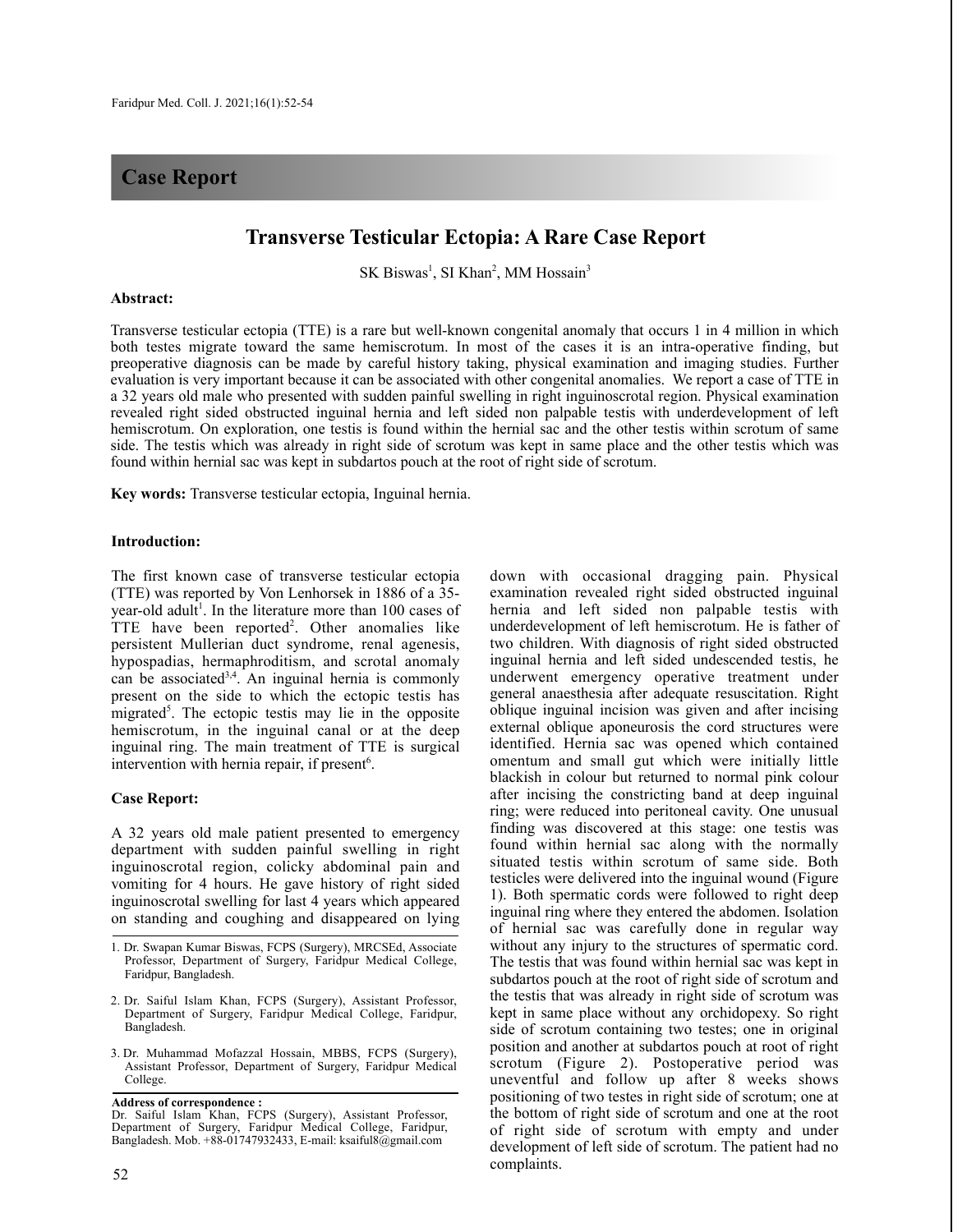

**Figure 1:** Both testes are visible, protruding from right inguinal incision as TTE.



**Figure 2:** Postoperative state

### **Discussion:**

TTE is a rare form of testicular ectopia. Many different nomenclatures such as crossed testicular ectopia, testicular pseudo duplication, unilateral double testes and transverse aberrant testicular maldescent have been used for this condition<sup>7</sup>. Most cases of TTE described in the literature are diagnosed before the age of 18 and management is targeted to protect fertility and reconstruct a normal anatomy by transferring the testis and repairing any associated anomalies such as inguinal hernia<sup>8</sup>. One case of family incidence was reported by Staubes, in two brothers with TTE and persistent Mullerian remnant<sup>5</sup>. The patient generally presents with an inguinal hernia on one side and a contralateral cryptorchidism9 . The precise etiology of TTE is not clear yet 10 . Few theories exist regarding the embryogenesis of TTE viz. adhesion and fusion of developing Wolffian ducts, aberrant gubernaculum, testicular adhesions, defective formation of the internal inguinal ring, and traction on a testis by persistent Müllerian structures<sup>9</sup>. Berg described the possibility of the development of both testes from the same genital ridge2 . Gupta and Das suggested that due to early adherence and fusion of the developing Wolffian ducts, the descent of one testis has caused the second one to  $follow<sup>2</sup>$ .

There are five known types of testicular ectopia: superficial inguinal (interstitial), femoral (crural), perineal, pubopenile, and crossed (transverse)<sup>11</sup>. According to Gauderer et al, three types of transverse ectopia are recognized: Type I, which is associated with an inguinal hernia and accounts for 40-50% of the cases; Type II, which is accompanied by Mullerian duct remnants (30%); and type III (13-20%), which includes genitourinary anomalies other than persistent Mullerian duct such as hypospadias, pseudo-hermaphroditism, bifid scrotum, renal anomalies, seminal vesicle contralateral aplasia, and seminal vesicle cysts<sup>5</sup>. According to that classification, our case was type 1 TTE.

Patients with TTE are at increased risk of malignant transformation. In fact, the overall incidence of malignant transformation in these testes is 18%, similar to the rate in abdominal testes in otherwise normal men<sup>12</sup>. There are reports of embryonal carcinoma, seminoma, yolk sac tumor, teratoma and spindle cell neoplasm- leiomyoma with TTE<sup>13-16</sup>.

For preoperative diagnosis, along with high suspicion the imaging investigations include inguinoscrotal ultrasound and transabdominal ultrasound, MRI of abdomen and pelvis and contrast-enhanced CT is needed to look for associated anomalies<sup>17-19</sup>.

Once diagnosis of TTE is made, a conservative surgical approach in the form of orchiopexy is recommended for the preservation of fertility<sup>20</sup>. Laparoscopy is useful for both diagnosis and treatment of TTE and associated anomalies<sup>21</sup>. Management for TTE is either trans-septal or extra-peritoneal transposition orchiopexy along with a search for other anomalies. Long-term postoperative follow-up is recommended $^{2,13-16}$ .